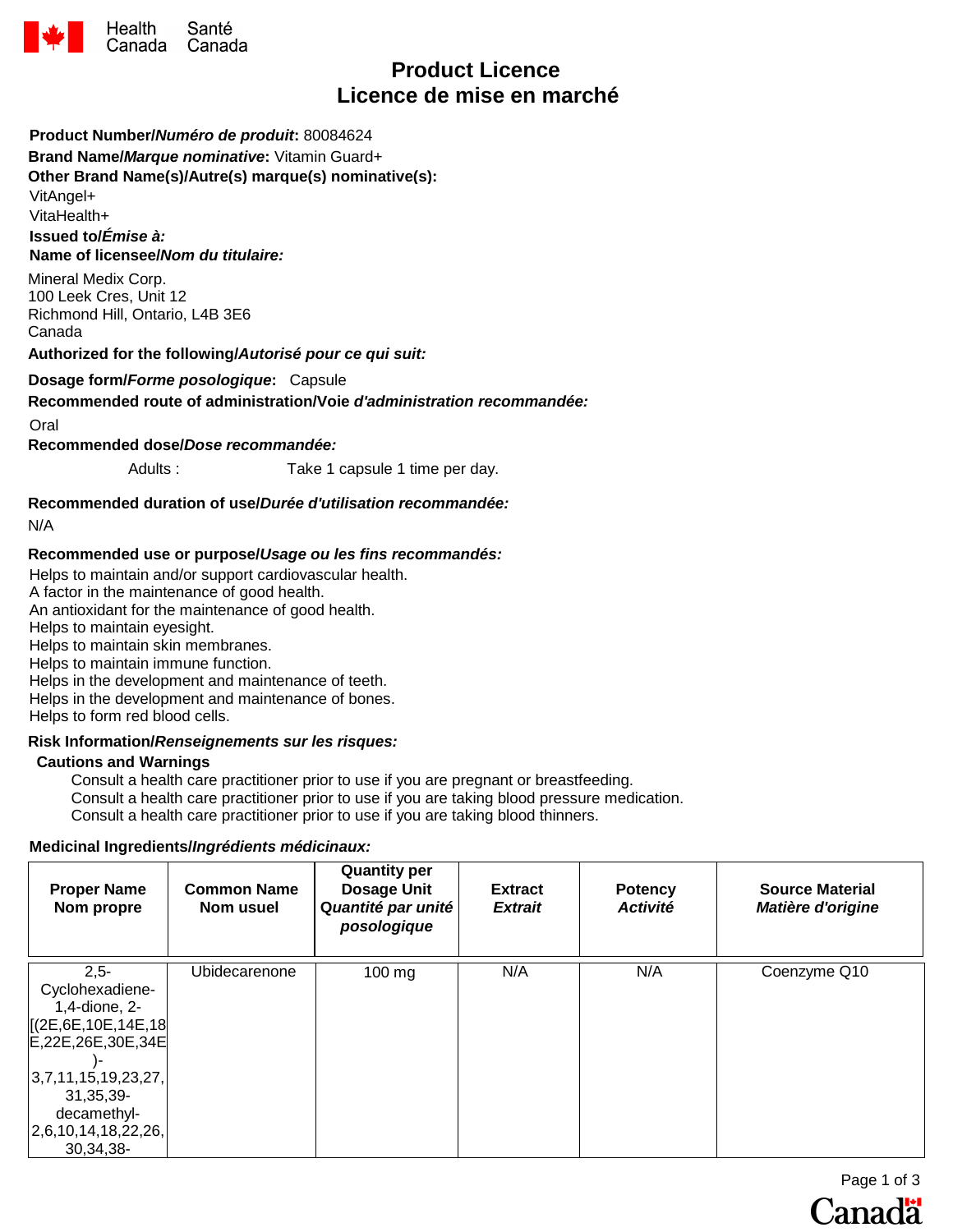

# **Product Number/***Numéro de produit***:** 80084624

**Brand Name/***Marque nominative***:** Vitamin Guard+

| tetracontadecaenyl]-<br>5,6-dimethoxy-3-<br>methyl |                        |                    |     |           |                            |
|----------------------------------------------------|------------------------|--------------------|-----|-----------|----------------------------|
| $\overline{3}$ -<br>Pyridinecarboxamid<br>е        | Vitamin B3             | 60 mg              | N/A | N/A       | Niacinamide                |
| <b>Biotin</b>                                      | <b>Biotin</b>          | 400 mcg            | N/A | N/A       | <b>Biotin</b>              |
| Folate                                             | Vitamin B9             | $150$ mcg          | N/A | N/A       | Folate                     |
| Pantothenic acid                                   | Vitamin B5             | $60$ mg            | N/A | N/A       | d-Pantothenic acid         |
| Riboflavin                                         | Vitamin B2             | $25 \,\mathrm{mg}$ | N/A | N/A       | Riboflavin                 |
| Thiamine                                           | Vitamin B1             | $25 \text{ mg}$    | N/A | N/A       | Thiamine hydrochloride     |
| Vitamin A                                          | Vitamin A              | 1502 mcg           | N/A | 5000.0 IU | All-trans retinol          |
| Vitamin B12                                        | Vitamin B12            | 500 mcg            | N/A | N/A       | Vitamin B12                |
| Vitamin B6                                         | Vitamin B6             | $25 \text{ mg}$    | N/A | N/A       | Pyridoxal hydrochloride    |
| Vitamin D <sub>3</sub>                             | Vitamin D <sub>3</sub> | 20 mcg             | N/A | 800.0 IU  | Cholecalciferol            |
| Vitamin E                                          | Vitamin E              | 100 IU             | N/A | N/A       | D-alpha tocopheryl acetate |
|                                                    |                        | 67 mcg AT          | N/A | N/A       |                            |

This licence is issued by the Minister of Health under the authority of section 7 of the Natural Health Products Regulations. Sale of the described natural health product, including any changes thereto pursuant to section 11 of the Regulations, is subject to the Food and Drugs Act and to the Natural Health Products Regulations.

*Cette licence est émise par la ministre de la Santé en vertu de l'article 7 du Règlement sur les produits de santé naturels. La vente du produit de santé naturel décrit dans la présente, y compris toute modification afférente au sens de l'article 11 du Règlement, est assujettie à la Loi sur les aliments et drogues et au Règlement sur les produits de santé naturels.*

| Issued/émis le: 2018-04-25 | <br>N/A<br>Revised/Amended/Modifié le: |
|----------------------------|----------------------------------------|
|                            |                                        |